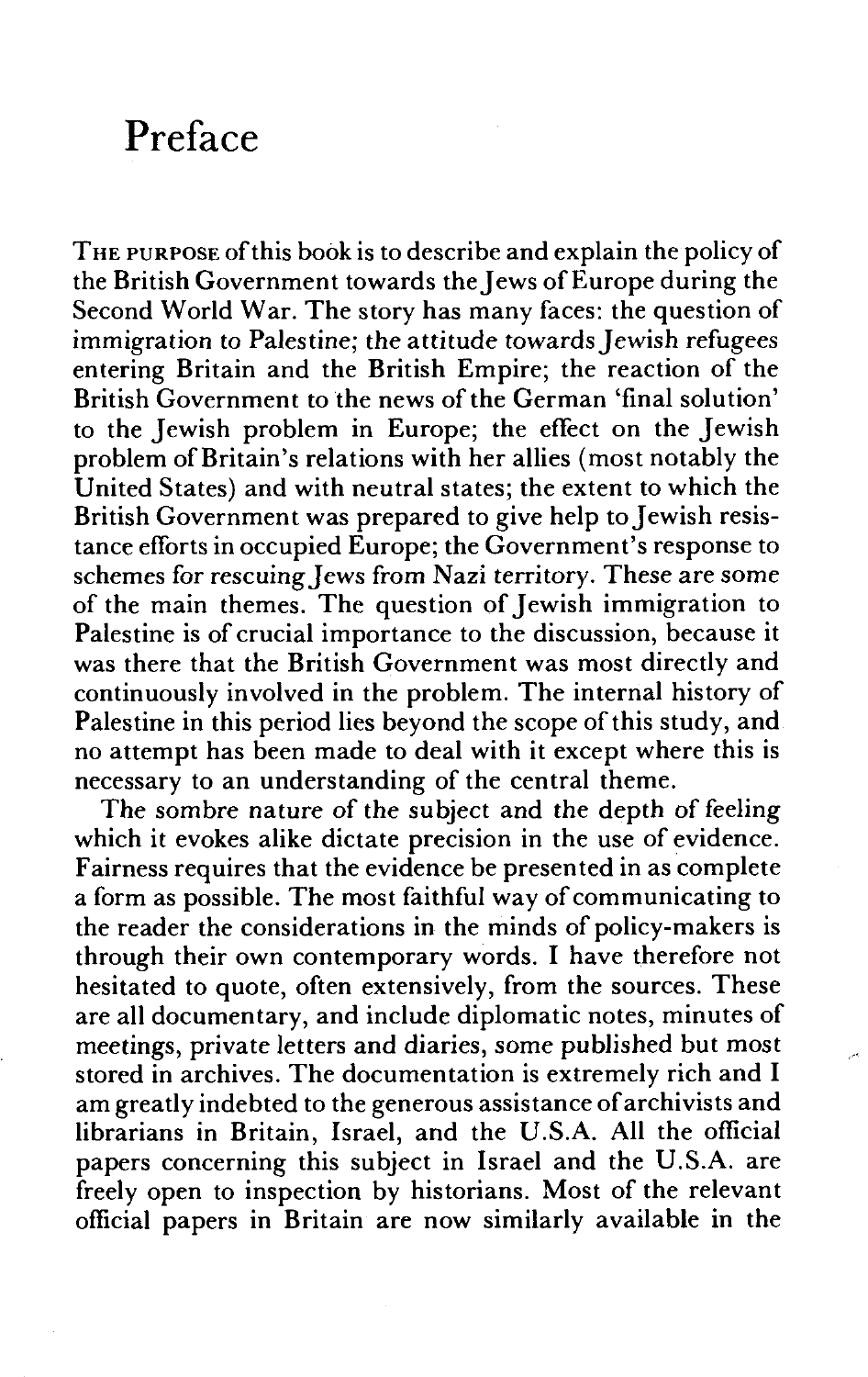Public Record Office. But the British Government continues to bar access, beyond the normal thirty-year period, to a small number of files, among which are some dealing with Jewish illegal immigration to Palestine and the wartime internment of aliens in Britain as well as other matters relevant to the subject of this book. The Foreign Office refused a request for permission to examine for the purposes of this study certain of these withheld files. However, in response to a similar request, the Home Office agreed to make available to me a number of such files. I have been greatly helped in my efforts to make sense of the documents by interviews with some of those who were involved in the events here described, and I am very grateful to them. However, the conclusions of this book are based entirely on documentary evidence.

The essence of this story is a clash of priorities. For the Jews of Europe the essential goal was survival, for which victory over the common enemy was an indispensable, but not a sufficient, condition. For the British Government the first priority and chief preoccupation was, of necessity, victory in the war. 'Everything for the war, whether controversial or not, and nothing controversial that is not *bona fide* needed for the war'1— Churchill's dictum in October 1943 neatly encapsulates the principle on which British wartime policy-making was founded. The problems discussed in this book were, for the Jews of Europe, a matter of life and death; they were of only secondary importance in the eyes of the British Government. The clash in priorities was the natural result of discrepant interests. Yet the question arises, and it is the fundamental question which echoes through this book: was Britain's wartime policy towards the Jewish problem the *only* possible one compatible with the overriding end of victory?

#### *Paperback edition*

For this new edition a few minor corrections have been made to the original text.

BERNARD WASSERSTEIN

#### *Brandeis University, 1987*

1 Quoted in Paul Addison, *The Road to 1945: British Politics and the Second World War,* London 1975, p. 253.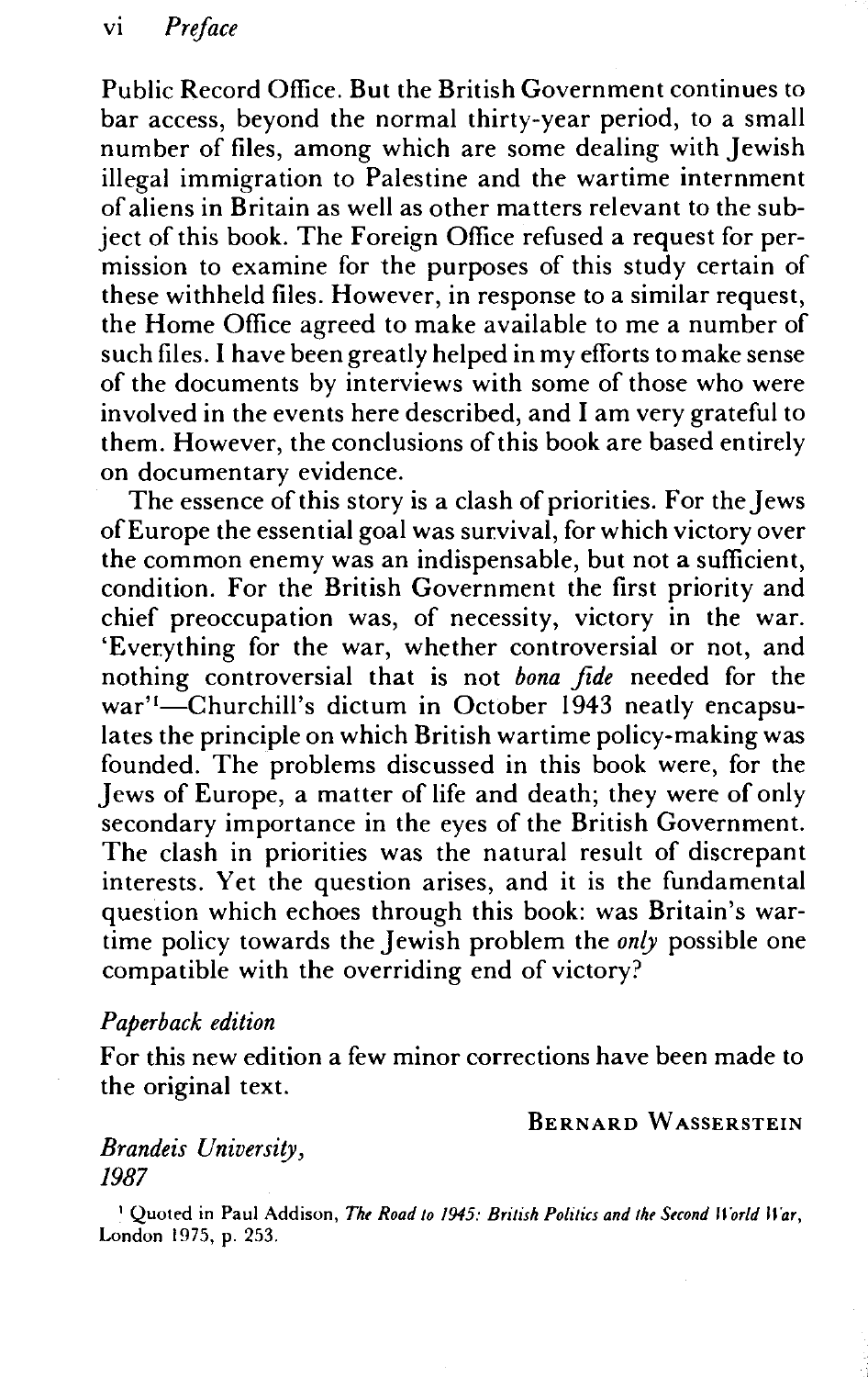# **Britain and the Jewish Problem**

THE JEWISH problem in the modern world was not a matter of primary British concern; yet it was one in which British Governments in the first half of the twentieth century found themselves inextricably involved. There were several reasons for this involvement. The most important was the assumption by Britain at the end of the First World War of responsibility for the government of Palestine under a League of Nations mandate, and the obligation under the mandate to facilitate the establishment in Palestine of a national home for the Jewish people. But there were also other reasons for British involvement, for the Jewish question in this period was a secondary but recurrent theme both in British domestic politics and in Britain's relations with other powers. Within Britain the arrival before 1914 of large numbers of Jewish refugees from Russia, and the further influx in the 1930s from the Third Reich produced significant, though not lasting, social and political tensions. In foreign affairs, the Jewish question, while never of central importance, was an element in British relations with several central and east European states between the wars, notably Poland, Roumania, and (after 1933) Germany; and British relations with Russia and the United States of America were to some extent affected by assumptions (not always correct) about the nature and influence of Jewish opinion in those countries.

The entanglement of several of these strands may be seen in the origins of British involvement with Zionism. The first expressions of interest by the British Government in some form of territorial solution to the Jewish problem were made in 1902 and 1903 when there was serious consideration of proposals for British sponsorship of Jewish settlement around El Arish in the Sinai peninsula, or in part of east Africa. These schemes were put forward at a time when the 'aliens question' was a major subject of political controversy in Britain, and one object,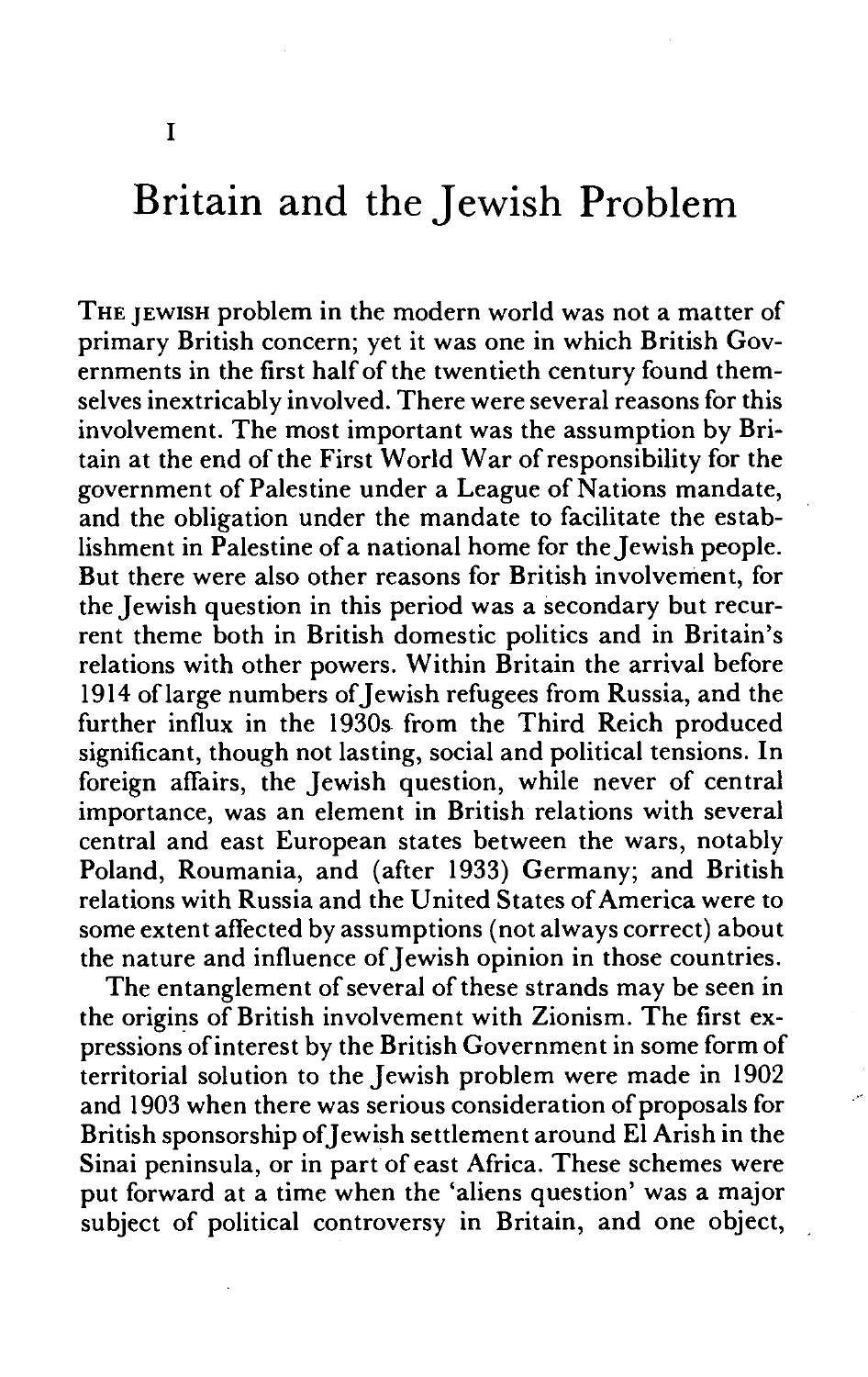particularly in the mind of Joseph Chamberlain, the chief proponent of the east African offer, appears to have been to divert the flow of Jewish refugees away from Britain.<sup>1</sup> These plans came to nothing. But during the First World War the Government again took up the possibility of promoting largescale Jewish settlement, this time to Palestine. Among the reasons for this renewal of interest was a rather exaggerated belief in the effect which would be produced on Jewish opinion in Russia and the U.S.A. by British support for Zionism, at a time when the attitude of both powers was considered of vital importance in deciding the outcome of the war. In November 1917 the British Government issued the Balfour Declaration in which it undertook to facilitate the establishment in Palestine of 'a national home for the Jewish people', with the proviso 'that nothing shall be done which may prejudice the civil or religious rights of existing non-Jewish communities in Palestine, or the rights and political status enjoyed by Jews in any other country'.

Subsequent British Governments found cause to regret that this pronouncement had ever been issued, for Britain derived little benefit and less credit from three decades of rule over Palestine. In December 1917 General Allenby entered Jerusalem, and by the end of the war the entire country had been occupied by his army, which included three Jewish battalions. British administration of Palestine was regularized in 1922 when the League of Nations confirmed the terms of the mandate accorded to Britain: the text of the Balfour Declaration was incorporated in the mandate. Between 1918 and 1939 the Jewish population of Palestine grew from 56,000 to 475,000, and the Jewish proportion of the population from under ten per cent to thirty-one per cent.2 Fuelled by a capital inflow of over £100,000,000 between the wars, a resilient Jewish economy grew up, dominated by the *Histadrut,* the Jewish trade union. Quasi-governmental institutions of the Jewish community were formed with official recognition, the most important being the Jewish Agency for Palestine, which, while it included non-Zionist elements, was dominated by the World Zionist Organisation. Under the political supervision of the Jewish Agency

<sup>1</sup> Leonard Stein, *The Balfour Declaration*, London 1961, p. 33.

<sup>&</sup>lt;sup>2</sup> D. Gurevich et al. eds., Statistical Handbook of Jewish Palestine, Jerusalem 1947, pp. 34 and 47.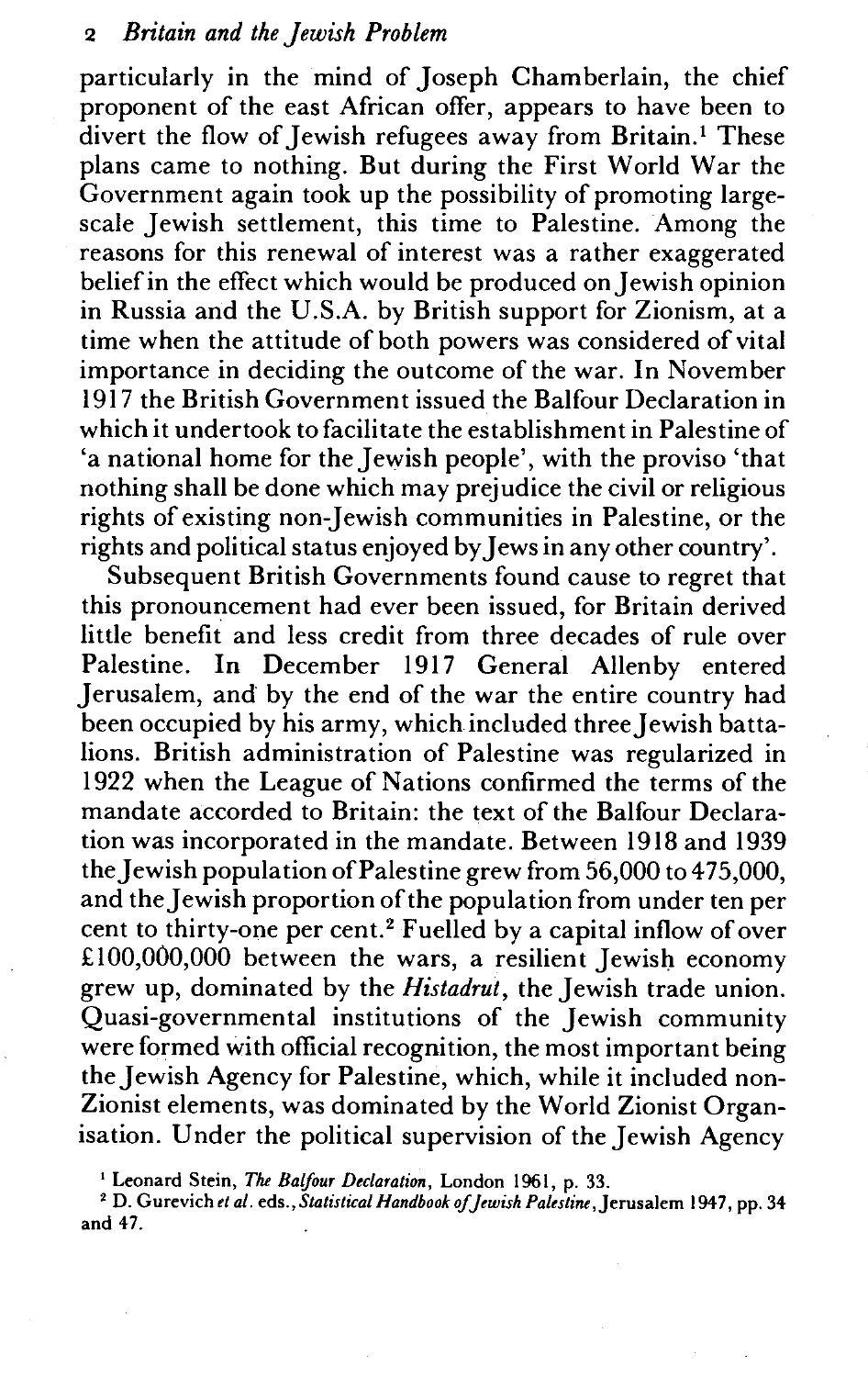and of the *Va 'ad Leumi* (the National Council of the Jews of Palestine) there developed an underground Jewish army, the *Haganah.* The numerical, economic, institutional, and military growth of the Jewish National Home was rapid and impressive, but it was vitiated by the opposition of the Arab majority of the population.

Arab hostility to Zionism, manifest as early as the 1890s, became a serious political force in the wake of the Balfour Declaration. After 1918 there developed a nationalist movement which, although riven by personal and clan rivalries, by suspicions between Muslims and Christians, and by social and economic differences among townsmen, bedouin, and fellahin (peasants), commanded widespread support among Arabs. The dominant motif in the ideology of this movement was total opposition to Zionism, to the Balfour Declaration, and to the Jewish National Home. In so far as the mandate incorporated a British obligation to support the national home, the nationalist movement also declared total opposition to the mandate. Arab hostility to Zionism was demonstrated in a series of riots in 1920,  $1921$ , and 1929, in which large numbers of Jews were attacked and many killed. These riots, and the military and political cost of repressing them, raised for British Governments the questions of whether the Balfour Declaration policy should be continued, and whether a British presence in Palestine should be maintained. During the 1920s these two questions were regarded as being connected, since it was felt that the British presence in Palestine derived much of its justification from the Balfour Declaration. The continuation of the policy was therefore seen as a necessary corollary of British rule. Serious consideration was given to the possibility of withdrawal from Palestine, but the fear was expressed that to withdraw would be to invite another power— France, Italy, or a renascent Turkey—to move into the vacuum created. No such potentially hostile presence could be tolerated in the vicinity of the Suez Canal, the jugular vein of the Empire, and an essential interest of the highest priority which no British Government could afford to imperil. Britain therefore remained in Palestine, and the Balfour Declaration policy was maintained, although some concessions were made on marginal issues in deference to Arab opinion.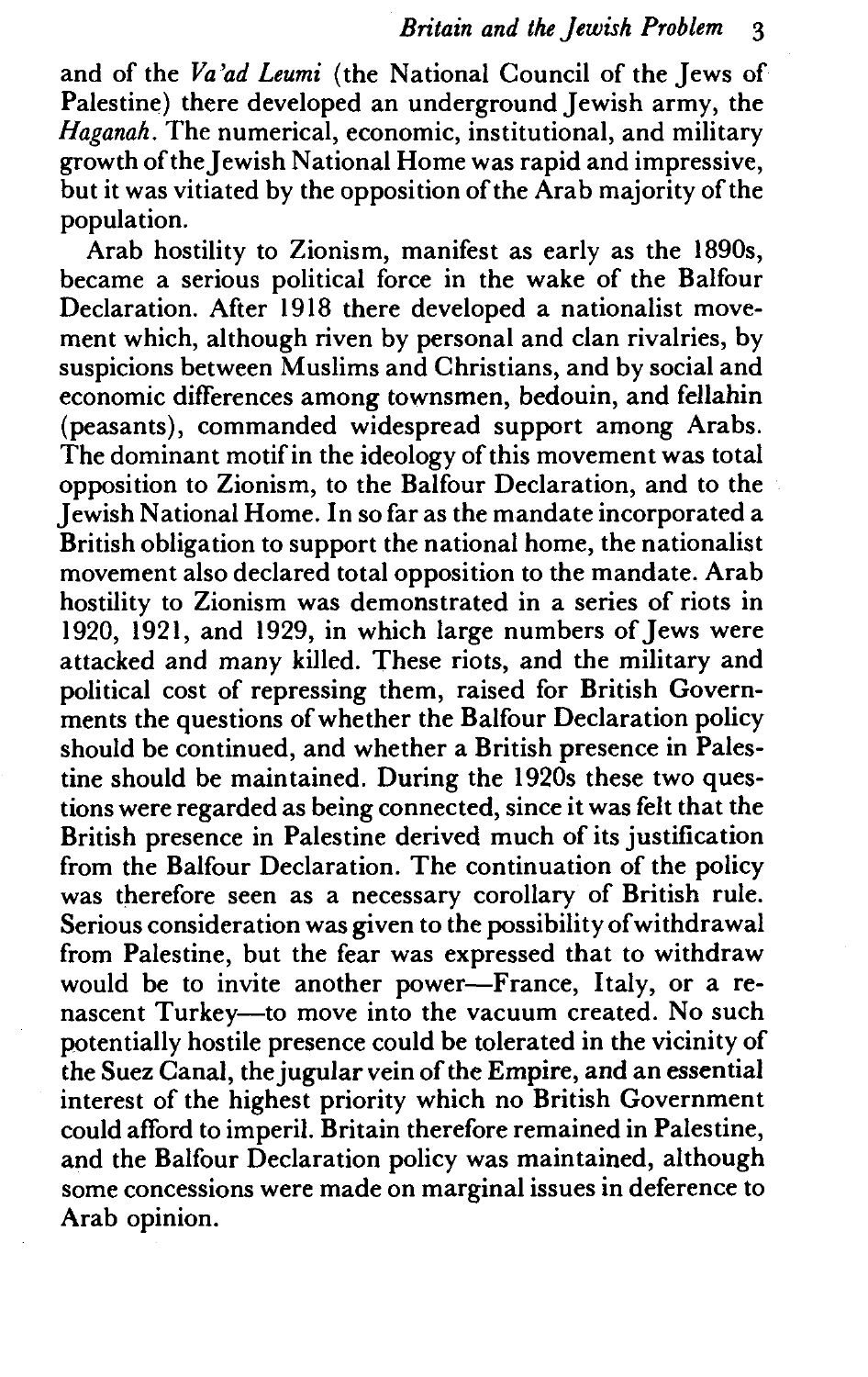## 4 *Britain and the Jewish Problem*

So long as the post-war settlement in Europe remained stable, British dominance over much of the Middle East secure, and Jewish immigration moderate, it continued to be possible for the British to rule Palestine in relative isolation from political currents elsewhere in the Middle East or in Europe. But these conditions were challenged by the convulsive changes in European politics in the mid-1980s, which drew Palestine inexorably into the whirlpool of world diplomacy and induced the British Government to change course both in its international policy, and, as a by-product, in its attitude to the government of Palestine. The essential reason for these changes was the conduct of the German Government, under Nazi control from 1933, in domestic and international politics, and the example which its behaviour set for other European states to follow.

Anti-Semitism was a European, not a specifically German phenomenon, but it was the policy of the German Government after 1933 that turned it into a European political problem of the first importance. As a popular force anti-Semitism probably struck deepest roots in the heartland of Jewish settlement in Poland, Roumania, and the western regions of Russia. However, from the 1880s onwards, a massive westward emigration of Jews from the Russian Empire, Roumania, and Austrian Galicia into the cities of central Europe, especially Vienna, Berlin, and Budapest, helped to stimulate the growth of anti-Semitism in a new form. Political anti-Semitism became in central Europe a vital ideological element in the mobilization of the masses, particularly (although not exclusively) by antiliberal and anti-socialist parties. Several explanations have been offered for the endemic grip of anti-Semitism on the popular mentality: it may be understood as a relic of the ancient hatred of the different; as a mutation of Christian beliefs in a post-Christian society; as part of the débris of romantic nationalism; as a product of the social and intellectual upheaval resulting from rapid and uneven industrialization; as a collective psychopathy in which the Jew is identified with the devil; or as a modern version of the witch craze. In countries such as Poland, Roumania, and Hungary between the wars two further reasons stand out: first, the important role of Jews in the development of commerce and industry, their heavy concentration in certain professions such as law, medicine, and journal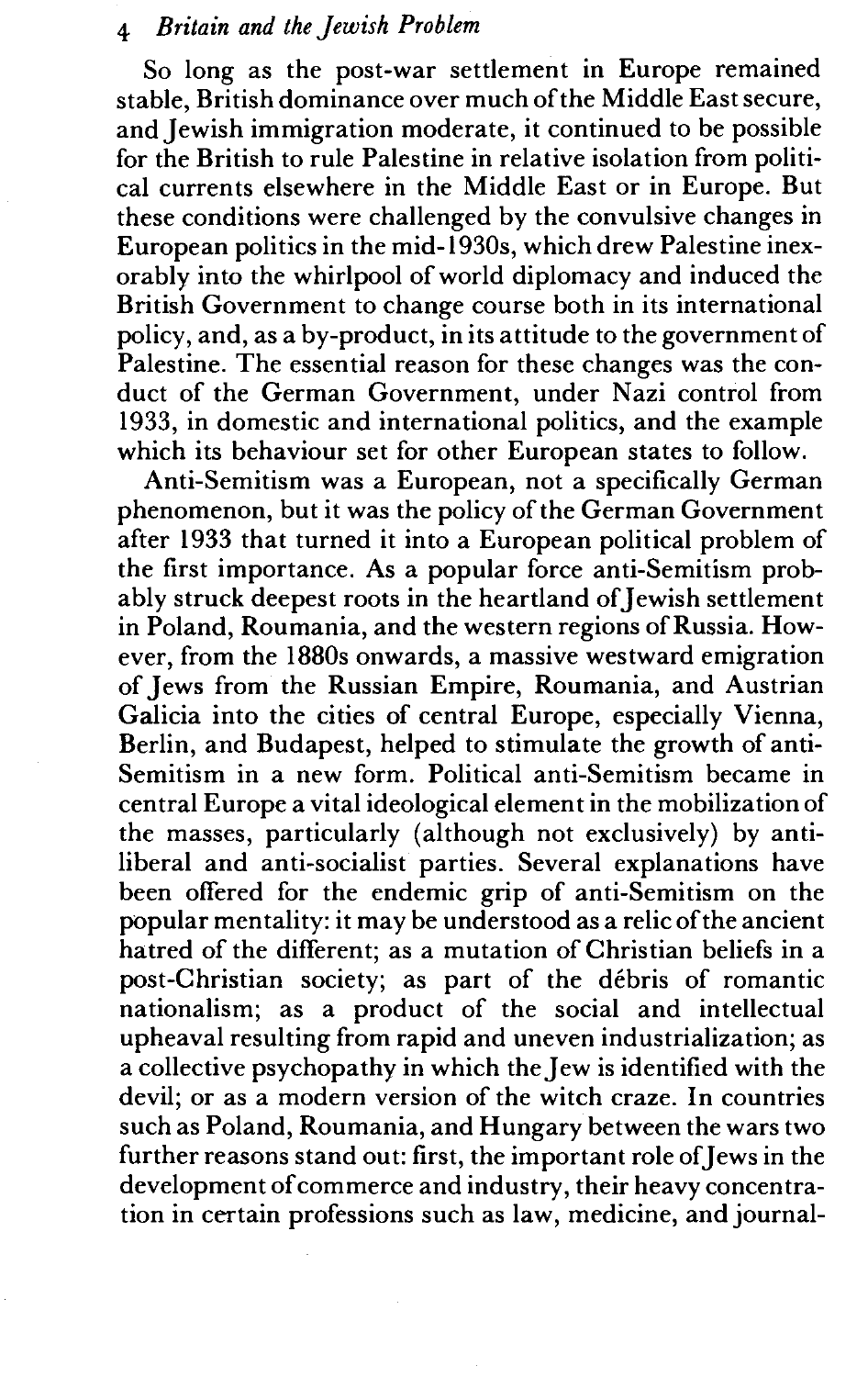ism, and their importance in the arts, all of which aroused nationalist resentment; secondly, the tendency in these countries to identify Jews with the communist threat. Such fears helped to produce widespread killings and massacres of Jews in Poland and the Ukraine between 1917 and 1921. (It is a significant pointer to the British reaction during the Second World War to what were often regarded as atrocity stories that the British Foreign Office, on the basis of reports from Polish Government sources, was convinced that Jewish descriptions of the pogroms of 1917 to 1921 were greatly exaggerated.)<sup>3</sup> In Germany and Austria similar fears and resentments, although with much less grounding in the social and economic relations actually existing between Jews and non-Jews, were prominent in the rhetoric of anti-Semitism. In eastern Europe the nominal equality accorded to Jews under the post-war constitutions and the apparent protection afforded them by special minority treaties appended to the general peace settlements failed to get rid of anti-Semitism. But it was only after the revolutionary change in government policy towards Jews in Germany after 1933 that political anti-Semitism acquired an irresistible momentum as a force in European politics.

Following the Nazi capture of power in January 1933 the half million Jews of Germany were subjected to a series of legal enactments whose cumulative effect was to exclude Jews from the civic and economic life of the country. In 1933 laws were passed barring the employment of Jews in the civil service, universities, and schools, and in the legal profession. Jewish

<sup>3</sup> Estimates of the number of victims vary: C. Abramsky, in 'The Biro-Bidzhan Project', in Lionel Kochan ed., *The Jews in Soviet Russia since 1917*, p. 64, considers reliable an estimate of 200,000 Jews massacred in the Ukraine alone. S. Ettinger, in  $A$ *History o f the Jewish People*, ed. H. H. Ben-Sasson, London 1976, p. 954, estimates 75,000 deaths in the Ukraine and 'several thousand' in Poland. Norman Davies, in 'Great Britain and the Polish Jews, 1918-20', *Journal of Contemporary History*, April 1973, vol. 8 no. 2, seeks to justify the scepticism of the Foreign Office regarding the ferocity of the pogroms in Poland. He argues: 'That fewer than 1,000 Jewish civilians died when the Polish Army during the same period suffered over 250,000 casualties is a fair indication of the scale of the disaster.' Davies, however, admits that in the Ukraine, as distinct from Poland, 100,000 Jews died. The occupation of Ukrainian territory by the Poles in the Russo-Polish war renders the distinction somewhat academic. For a contemporary account by Israel Cohen, who visited Poland as special commissioner to investigate reports of the outrages, see Israel Cohen, 'Diary of a Mission to Poland, December 1918 to January 1919' and 'The Lemberg Pogrom December 1918' in Israel Cohen, *Travels in Jew ry*, London 1952, pp. 48-92. Cohen's report, on his return from Poland, substantiated the earlier Jewish accounts of serious and widespread violence.